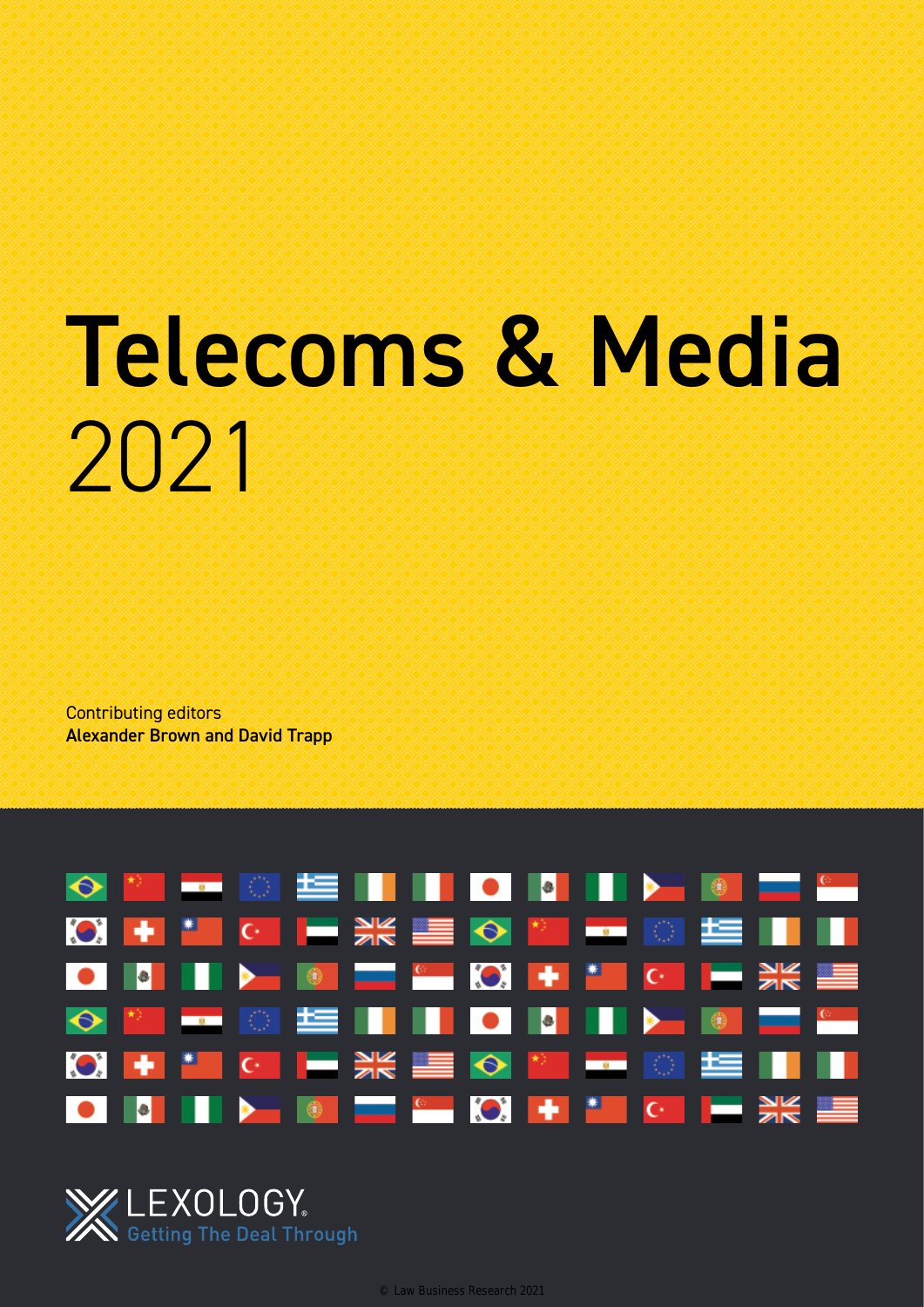#### Publisher Tom Barnes tom.barnes@lbresearch.com

**Subscriptions** Claire Bagnall claire.bagnall@lbresearch.com

#### Senior business development manager Adam Sargent

adam.sargent@gettingthedealthrough.com

#### Published by

Law Business Research Ltd Meridian House, 34-35 Farringdon Street London, EC4A 4HL, UK

The information provided in this publication is general and may not apply in a specific situation. Legal advice should always be sought before taking any legal action based on the information provided. This information is not intended to create, nor does receipt of it constitute, a lawyer– client relationship. The publishers and authors accept no responsibility for any acts or omissions contained herein. The information provided was verified between May and June 2021. Be advised that this is a developing area.

© Law Business Research Ltd 2021 No photocopying without a CLA licence. First published 2000 Twenty-second edition ISBN 978-1-83862-728-7

Printed and distributed by Encompass Print Solutions Tel: 0844 2480 112



# **Telecoms & Media** 2021

Contributing editors Alexander Brown and David Trapp Simmons & Simmons LLP

Lexology Getting The Deal Through is delighted to publish the 22nd edition of *Telecoms & Media*, which is available in print and online at www.lexology.com/gtdt.

Lexology Getting The Deal Through provides international expert analysis in key areas of law, practice and regulation for corporate counsel, cross-border legal practitioners, and company directors and officers.

Throughout this edition, and following the unique Lexology Getting The Deal Through format, the same key questions are answered by leading practitioners in each of the jurisdictions featured.

Lexology Getting The Deal Through titles are published annually in print. Please ensure you are referring to the latest edition or to the online version at www.lexology.com/gtdt.

Every effort has been made to cover all matters of concern to readers. However, specific legal advice should always be sought from experienced local advisers.

Lexology Getting The Deal Through gratefully acknowledges the efforts of all the contributors to this volume, who were chosen for their recognised expertise. We also extend special thanks to the contributing editors, Alexander Brown and David Trapp of Simmons & Simmons LLP, for their continued assistance with this volume.



London June 2021

Reproduced with permission from Law Business Research Ltd This article was first published in July 2021 For further information please contact editorial@gettingthedealthrough.com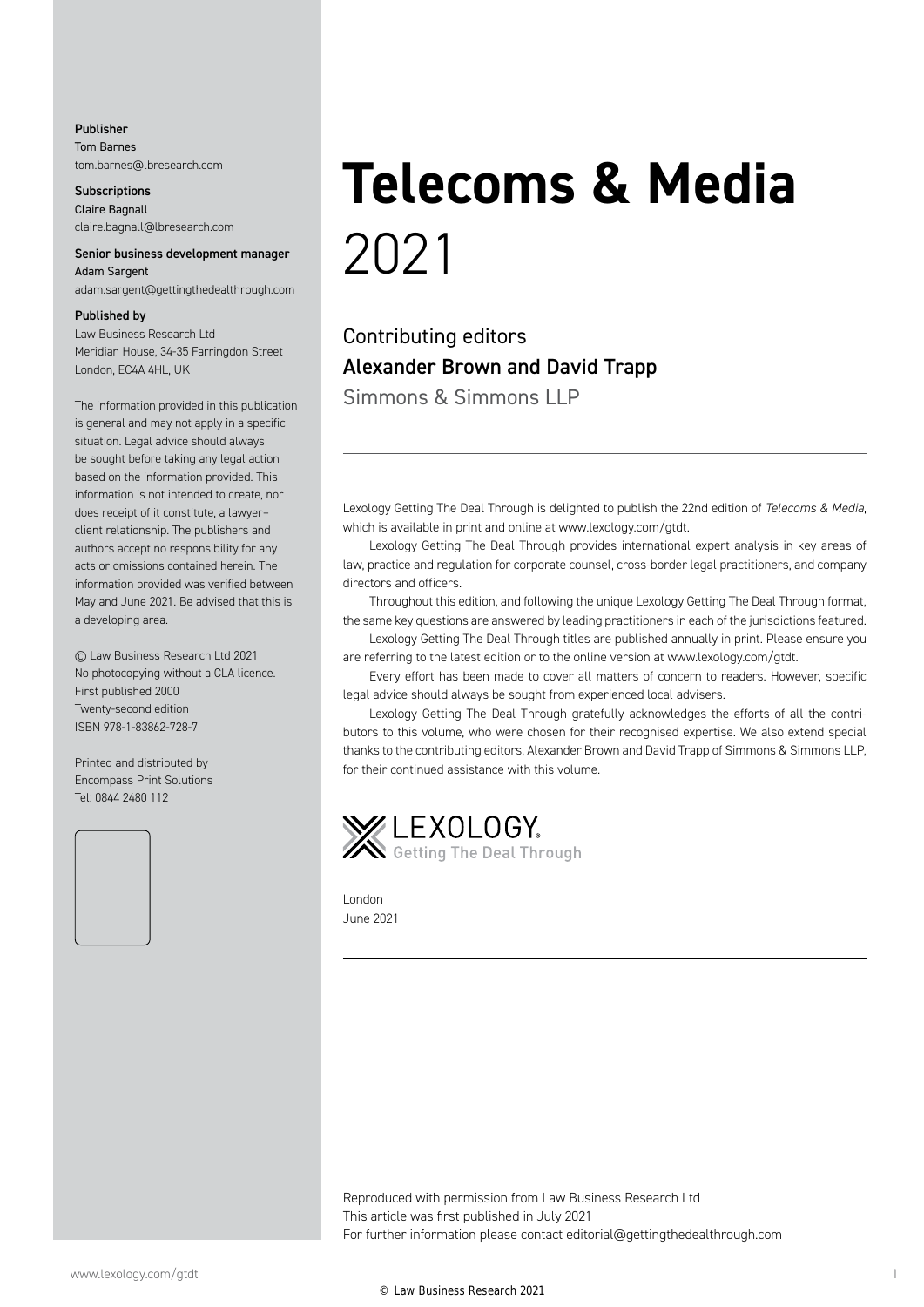## **Contents**

| <b>Introduction</b>                                                                                | 3  |
|----------------------------------------------------------------------------------------------------|----|
| Alexander Brown and David Trapp<br>Simmons & Simmons LLP                                           |    |
| <b>Brazil</b>                                                                                      | 4  |
| Mauricio Vedovato and Daniela Maria Maria Rosa Nascimento<br>Huck Otranto Camargo Advogados        |    |
| <b>China</b>                                                                                       | 11 |
| Jingyuan Shi, Ryo Lu and Jenny Liu<br>Simmons & Simmons LLP                                        |    |
| <b>Egypt</b>                                                                                       | 21 |
| Mohamed Hashish and Farida Rezk<br>Soliman, Hashish & Partners                                     |    |
| <b>European Union</b>                                                                              | 28 |
| Anne Baudeguin, Christopher Götz and Martin Gramsch<br>Simmons & Simmons LLP                       |    |
| Greece                                                                                             | 46 |
| Dina Th Kouvelou, Nikos Th Nikolinakos and Alexis N Spyropoulos<br>Nikolinakos & Partners Law Firm |    |
| <b>Ireland</b>                                                                                     | 56 |
| Helen Kelly, Simon Shinkwin and Kate McKenna<br>Matheson                                           |    |
| <b>Italy</b>                                                                                       | 67 |
| Alessandra Bianchi<br>Simmons & Simmons LLP                                                        |    |
| Japan                                                                                              | 76 |
| Atsushi Igarashi, Takuya Yamago, Koshi Okabe and Yukito Nagaoka<br><b>TMI Associates</b>           |    |
| <b>Mexico</b>                                                                                      | 84 |
| Julián Garza and Paulina Bracamontes B<br>Nader Hayaux & Goebel                                    |    |
| <b>Nigeria</b>                                                                                     | 93 |
| Chukwuyere E Izuogu, Otome Okolo and Tamuno Atekebo<br>Streamsowers & Köhn                         |    |

| <b>Philippines</b>                                                                                                                | 103 |
|-----------------------------------------------------------------------------------------------------------------------------------|-----|
| Rose Marie M King-Dominguez, Miguel Franco T Dimayacyac and<br>Leo Francis F Abot                                                 |     |
| SyCip Salazar Hernandez & Gatmaitan                                                                                               |     |
| <b>Portugal</b>                                                                                                                   | 109 |
| Nuno Peres Alves and Mara Rupia Lopes<br>Morais Leitão, Galvão Teles, Soares da Silva & Associados                                |     |
| <b>Russia</b>                                                                                                                     | 118 |
| Anastasia Dergacheva, Ksenia Andreeva, Anastasia Kiseleva,<br>Kamil Sitdikov and Alena Neskoromyuk<br>Morgan, Lewis & Bockius LLP |     |
| Singapore                                                                                                                         | 127 |
| Lim Chong Kin<br>Drew & Napier LLC                                                                                                |     |
| <b>South Korea</b>                                                                                                                | 141 |
| Ji Yeon Park, Juho Yoon and Kwang Hyun Ryoo<br>Bae, Kim & Lee LLC                                                                 |     |
| <b>Switzerland</b>                                                                                                                | 149 |
| Mario Strebel and Fabian Koch<br><b>CORE Attorneys Ltd</b>                                                                        |     |
| Taiwan                                                                                                                            | 158 |
| Robert C Lee and Sharon Liu<br><b>Yangming Partners</b>                                                                           |     |
| <b>Turkey</b>                                                                                                                     | 164 |
| Cigdem Ayozger Ongun, Volkan Akbas and Selin Cetin<br><b>SRP Legal</b>                                                            |     |
| <b>United Arab Emirates</b>                                                                                                       | 175 |
| Raza Rizvi<br>Simmons & Simmons II P                                                                                              |     |
| <b>United Kingdom</b>                                                                                                             | 182 |
| Alexander Brown and David Trapp<br>Simmons & Simmons LLP                                                                          |     |
| <b>United States</b>                                                                                                              | 199 |
| $\sim$ $\sim$ $\sim$ $\sim$ $\sim$ $\sim$<br>D. Proccio<br>Michn<br>MH                                                            |     |

Colleen Sechrest, Kent D Bressie, Michael Nilsson and Paul Caritj Harris Wiltshire Grannis LLP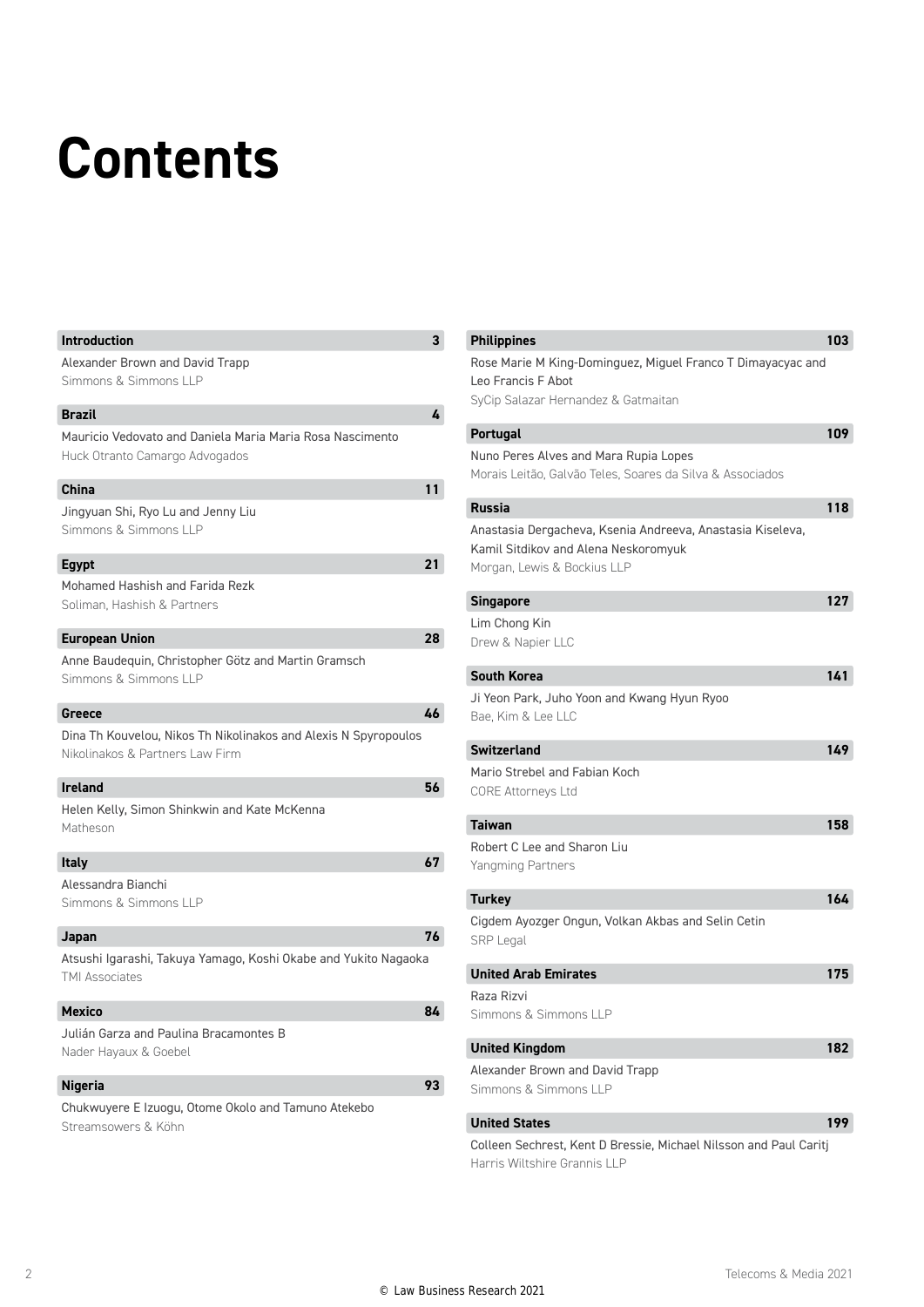### **Turkey**

#### Cigdem Ayozger Ongun, Volkan Akbas and Selin Cetin

SRP Legal

#### **COMMUNICATIONS POLICY**

#### **Regulatory and institutional structure**

1 Summarise the regulatory framework for the communications sector. Do any foreign ownership restrictions apply to communications services?

The main piece of legislation regulating the communications sector in Turkey is Law No. 5809 on Electronic Communications. The scope of Law No. 5809 is:

- the provision of electronic communications services and the construction and operation of the infrastructure and the associated network systems thereof;
- the manufacture, import, sale, construction and operation of all kinds of electronic communications equipment and systems;
- the planning and assignment of scarce resources including frequency and the regulation; and
- authorisation, supervision and reconciliation activities relating to said issues.

Also, the communications sector in Turkey is particularly governed by:

- Law No. 5651 on Regulating Broadcasting on the Internet and Fighting Against Crimes Committed through Internet Broadcasting;
- Law No. 5070 on Electronic Signature;
- Law No. 6563 on the Regulation of E-Commerce;
- the Regulation on Network and Information Security in the Electronic Communications Sector;
- the Regulation on Processing and Protection of Personal Data in the Electronic Communications Sector;
- the Regulation on Consumer Rights for the Electronic Communications Sector;
- the Regulation on Authorization in the Electronic Communications Sector;
- the Regulation on Spectrum Management; and
- the Regulation on Access and Interconnection.

The prepared communiques and rendered decisions are enforced by the Information and Communication Technologies Authority (ICTA), and the general laws such as Capitals Markets Law No. 6362, Turkish Commercial Code No. 6102 and Criminal Procedural Law No. 5271 also govern the communications sector in Turkey.

The Ministry of Transport and Infrastructure (the Ministry) and ICTA are both vested with certain powers and duties under Law No. 5809. ICTA mainly has regulatory and executive powers, whereas the Ministry mainly has policymaking powers.

As per article 5 of Law No. 5809, the Ministry is vested with the following powers and duties:

setting strategies and policies regarding electronic communications services that are based on scarce resources;

- determining objectives, principles and policies towards the aim of encouraging the development of the electronic communications sector and supporting the transformation into an information society;
- determining policies towards construction and development of electronic communications infrastructure, network and services;
- contributing to the creation of policies;
- representing the state in the international associations and organisations;
- conducting necessary research;
- taking necessary measures and performing coordination to ensure the continuity of electronic communications in the case of natural disasters and extraordinary situations;
- planning electronic communications services in the case of extraordinary situations and during war and performing necessary actions;
- encouraging domestic design and production of electronic communications systems, promoting research, development and training activities relating to the sectors; and
- determination of the amount of the source to be allocated by ICTA that shall not exceed 20 per cent of ICTA's income and allowing this source to be used by making necessary arrangements.

As per article 6 of Law No. 5809, ICTA is mainly vested with the following powers and duties:

- making regulations to create and protect competition and eliminating the practices that are obstructive, disruptive or limitative for competition;
- imposing obligations on operators with significant market power (SMP) in the relevant markets and on other operators when required, taking the necessary measures;
- inspecting breaches of competition and imposing sanctions;
- making necessary arrangements and supervisions pertaining to the rights of subscribers, users, consumers and end users as well as the processing of personal data and protection of privacy, rendering decisions;
- conducting the dispute resolution procedure between the operators when necessary and taking the necessary measures;
- following developments in the electronic communications sector;
- planning and allocating the frequencies, satellite position and numbering necessary for the provision of electronic communications services and installation and operation of electronic communications network and infrastructures;
- performing necessary regulations and inspections;
- supervising radio systems and determining the scope of commercial secrets;
- obtaining information and documentation that are deemed necessary;
- transferring sources that shall not exceed 20 per cent of the income, determining general criteria and implementation procedures and principles regarding tariffs to be imposed;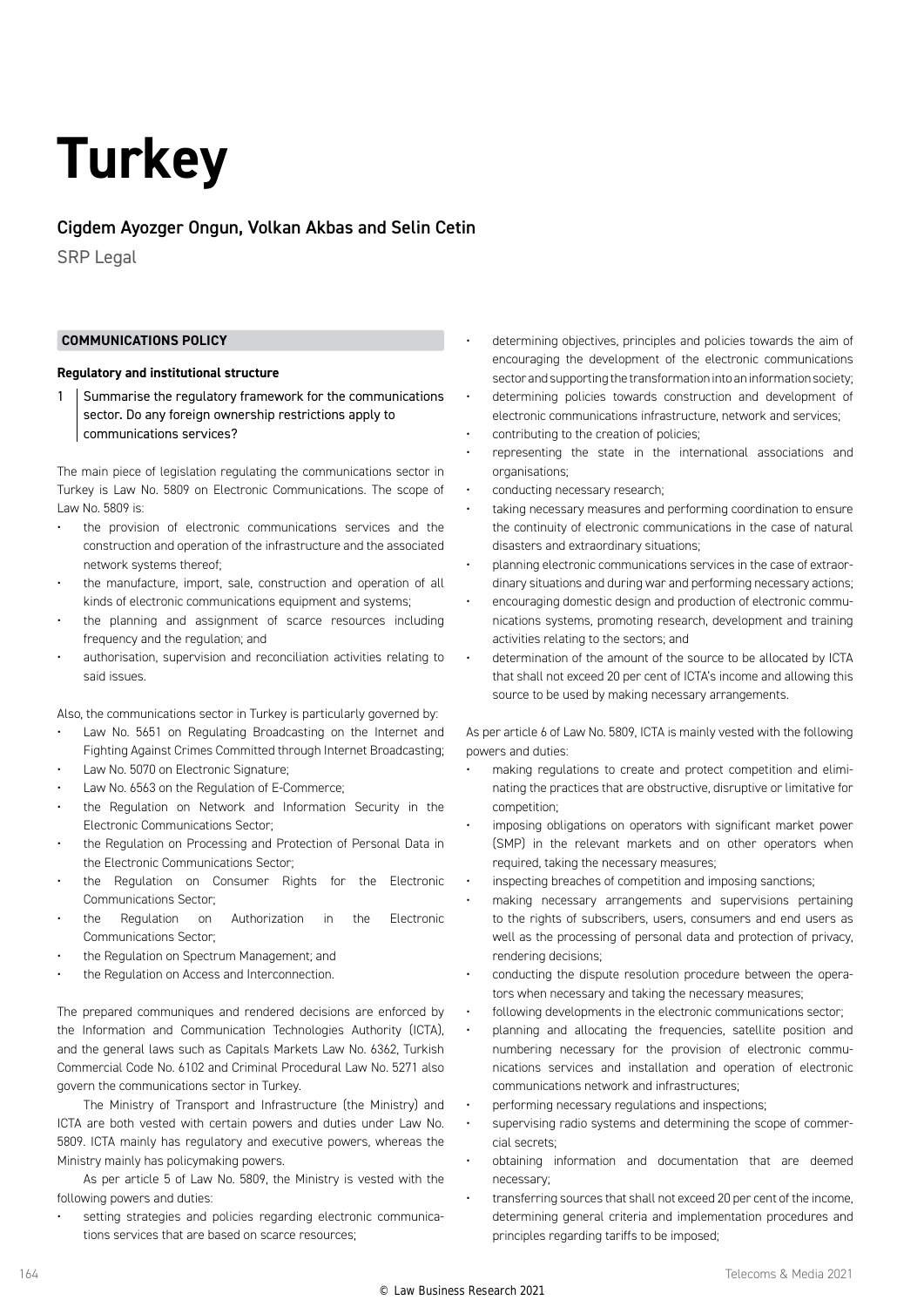- approving reference access offers;
- determining provisions and conditions for authorisations and supervising their implementation and conformity;
- conducting frequency planning, assignment and registration procedures;
- ensuring the publication and implementation of the harmonised national standards for all kinds of systems and equipment, and creating technical regulations;
- coordinating the authorisation of institutions that will perform installation, measurement, maintenance and repair activities;
- conducting market analyses to determine the relevant market and operators that have SMP in the relevant market;
- determining all kinds of procedures and principles regarding fees;
- inspecting operators;
- taking necessary measures;
- making regulations prescribed by the legislation;
- inspecting the quality and standards of service for all kinds of electronic communications; and
- enacting by-laws, communiques and other secondary regulations pertaining to the authorisations granted by Law No. 5809.

Although there is no restriction regarding foreign ownership under the communications law, under the Regulation on Authorisation for Electronic Communications Sector, for a company to be granted an authorisation by ICTA in the communications sector, the company has to be duly established as a limited liability or joint-stock company under Turkish Commercial Law No. 6102. Also, a foreign entity or individual can be the sole shareholder of such an authorised company.

#### **Authorisation/licensing regime**

2 Bescribe the authorisation or licensing regime.

Companies that are willing to provide electronic communications services or construct and operate electronic communications networks or infrastructure should notify ICTA of their intention before commencing activities. If the companies that have notified ICTA do not need the assignment of scarce resources, such as a number or frequency for electronic communications services or an electronic communications network or infrastructure that they plan to provide or operate, they shall be authorised under the notification to ICTA.

If the company requires the assignment of scarce resources, it shall be authorised upon receiving the right of use from ICTA. ICTA is entitled to decide whether it is necessary to grant a right of use to electronic communications services. ICTA issues the right of use within 30 days upon due application for electronic communications services, for which the number of rights of use does not need to be limited.

The authorisation fees are stipulated under the Regulation on Authorisation for Electronic Communications Sector. As per the Regulation, for the notification process, an administrative fee of 0.35 per cent of the yearly net sales must be paid to ICTA; for the right-of-use process, the specific fee for the relevant resource to be used in the operation must be paid, in addition to the administrative fee. The minimum fees for the right of use are determined by the Board of Ministers upon the proposal of ICTA and the resolution of the Ministry.

There is currently no distinct regulation regarding 4G, 4.5G and 5G mobile services. To be able to be granted a spectrum for 5G mobile services, companies must participate in right-of-use tenders. The tenders regarding 4G and 4.5G have already been realised and finalised, whereas the right-of-use tender regarding 5G mobile services has yet to be realised.

#### **Flexibility in spectrum use**

3 Do spectrum licences generally specify the permitted use or is permitted use (fully or partly) unrestricted? Is licensed spectrum tradable or assignable?

The main piece of legislation regarding spectrum management is the Spectrum Management Regulation (the Regulation) published in Official Gazette No. 27276, dated 2 July 2009. The Regulation determines the procedures and principles of management, allocation, assignment, national and international coordination and registration of radio frequencies assigned, as well as the withdrawal and reassignment of assigned frequencies if necessary, for the efficient and effective use of radio frequencies. The licences generally specify the permitted use of the licensed spectrum under the Regulation. The scope of permitted use is generally determined within the spectrum licences.

As per the Regulation, while managing spectrum allocation, ICTA shall pay attention to providing effective competition, ensuring transparency and avoiding discrimination. The planning is made pursuant to the decisions of organisations such as the International Telecommunication Union, the International Maritime Organisation, the International Civil Aviation Organisation, the EU and the European Conference of Postal and Telecommunications Administrations, and frequencies are assigned to operators that are subject to authorisation for the duration stated in the certificate of authorisation granted for the right of use.

The trading of licensed radio-frequency spectrum is not prohibited under Turkish legislation. The trading of spectrum licences is not prohibited; however, to transfer spectrum frequency, operators must apply to ICTA for approval. ICTA shall decide for approval upon evaluation of the application by taking into consideration of the market and competition conditions of the transferee operator and other related issues. Upon ICTA's approval, a right of use shall be granted to the transferee operator within one month of the date on which the approval is granted.

#### **Ex-ante regulatory obligations**

4 Which communications markets and segments are subject to ex-ante regulation? What remedies may be imposed?

Communications markets that are subject to ex-ante regulation are:

- the call transfers on the fixed-network market;
- the call origination on the fixed-network market;
- the call termination on the fixed-network market;
- the fixed-line network access market;
- the fixed-voice telephony services market;
- the wholesale and retail leased-lines market;
- the access and call origination on the mobile-network market;
- the call termination on the mobile-network market; and
- the wholesale local-access and central-access market.

ICTA has the power to make both ex-ante regulations and ex-post regulations. As per article 6 of Law No. 5809 on Electronic Communications, ICTA is vested with the duty of conducting market analyses to determine the relevant market and the operators that have SMP in this relevant market and to inspect the breaches of competition in the electronic communications sector and impose sanctions if necessary.

- Sanctions imposed on each of the markets are as follows:
- call transfers on the fixed-network market: there are no sanctions imposed;
- call origination on the fixed-network market: sanctions imposed on operators having SMP are access and interconnection, transparency, publication of reference offer, non-discrimination, tariff control, accounting separation and cost accounting, co-location and infrastructure sharing;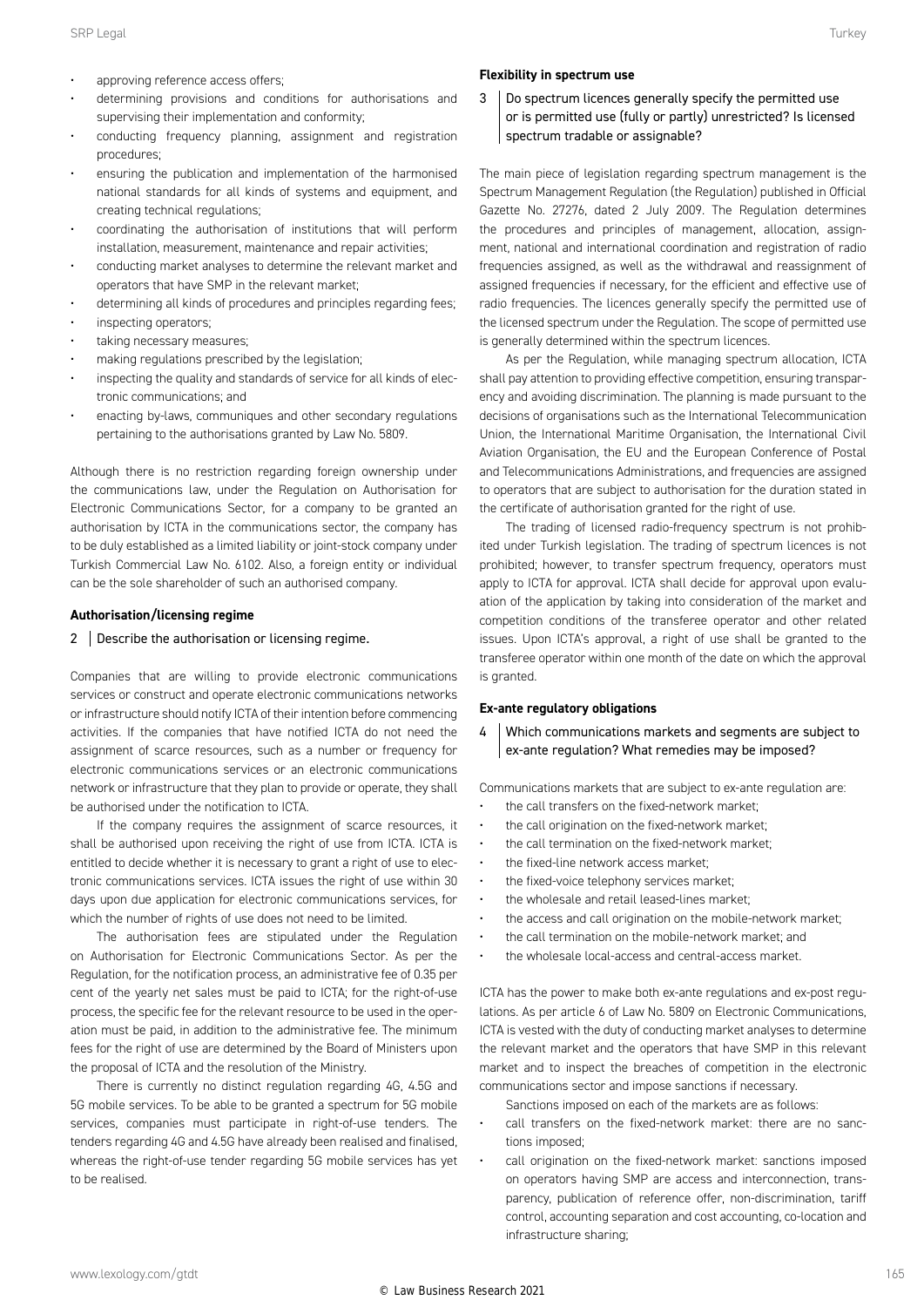- call termination on the fixed-network market: sanctions imposed on operators having SMP are access and interconnection, transparency, non-discrimination, quality of service, tariff control, accounting separation and cost accounting, co-location and infrastructure sharing. Sanctions imposed on operators that do not have SMP are interconnection, non-discrimination and transparency;
- fixed-line network access market: sanctions imposed on operators having SMP are access, wholesale of leased lines, carrier selection and pre-selection, non-discrimination, transparency, publication of reference offer and tariff control;
- fixed-voice telephony services market: there are no sanctions imposed;
- wholesale and retail leased-lines market: sanctions imposed on wholesale leased lines are access, non-discrimination, transparency, publication of reference offer, tariff control, accounting separation and cost accounting and co-location and infrastructure sharing. Sanctions imposed on retail leased lines are tariff control and accounting separation and cost accounting;
- access and call origination on the mobile-network market: there are no sanctions imposed;
- call termination on the mobile-network market: sanctions imposed on mobile network operators are interconnection, non-discrimination, quality of service, transparency, publication of reference offer, tariff control, accounting separation and cost accounting and co-location. Sanctions imposed on other mobile operators are interconnection, non-discrimination and transparency; and
- wholesale local-access and central-access market: sanctions imposed are access, co-location and infrastructure sharing, tariff control, publication of reference offer, non-discrimination, transparency and accounting separation and cost accounting.

#### **Structural or functional separation**

 $5$  Is there a legal basis for requiring structural or functional separation between an operator's network and service activities? Has structural or functional separation been introduced or is it being contemplated?

Under article 6 of Law No. 5809 on Electronic Communications, ICTA is vested with inspecting breaches of competition in the electronic communications sector, imposing sanctions and taking the opinion of the Competition Authority on issues regarding breach of competition.

Additionally, as per article 7 of Law No. 5809, the Competition Board, while performing examinations and supervisions and while making any decisions on the electronic communications sector, including decisions about mergers and takeovers, primarily takes into consideration ICTA's view and the regulatory procedures of ICTA.

The Competition Board is also authorised to decide on a structural or functional separation between an operator's network and service activities, taking ICTA's view on the matter into consideration. That was the case during the privatisation of the incumbent operator: Turk Telekomunikasyon AS. Under Decision No. 05-48/681-175 of 21 July 2005 of the Competition Authority, rendered upon taking the view of ICTA (which was referred to as the Telecommunication Authority at the time of the decision), TTNET AS was structurally separated from Turk Telekomunikasyon AS and, as of 28 April 2006, TTNET AS was established as a separate legal entity. However, as of 27 January 2016, Turk Telekomunikasyon AS and TTNET AS have once again merged.

#### **Universal service obligations and financing**

6 Outline any universal service obligations. How is provision of these services financed?

Law No. 5369 on Universal Services stipulates the rules to promote access to telecom services in rural or under-served areas. Accordingly, operators that have a general authorisation, concession and authorisation agreement or a licence in the telecommunications sector are incumbent universal service providers.

Under Law No. 5369, universal services include fixed telephone services, public payphone services, telephone directory services (printed or directories on electronic media), emergency call services, internet services, passenger transportation services for settlements to which maritime lines is the single option of access and communications services regarding distress and safety at sea.

For the financing of universal services provided, Turk Telekomunikasyon AS and operators other than mobile operators are obliged to declare to the Ministry 1 per cent of their annual net sales proceeds by the end of April of the following year. Mobile operators are obliged to declare to the Ministry 10 per cent of the share they are to pay the Treasury within the month of payment. ICTA is obliged to declare to the Ministry 20 per cent of the administrative penalties it has applied under the relevant laws by the end of the month following the month of collection and is obliged to declare to the Ministry 20 per cent of the amount remaining after all expenditure is met at the end of the fiscal year by the end of January every year.

Following the collection of the above-mentioned amounts, the net cost incurred owing to the operator's obligations to provide universal services and other expenses incurred within the scope of Law No. 5369 shall be financed by the Ministry.

#### **Number allocation and portability**

#### 7 Describe the number allocation scheme and number portability regime in your jurisdiction.

Under Law No. 5809 on Electronic Communications, ICTA is authorised to allocate numbers and to prepare the National Numbering Plan and the National Frequency Plan under the policies of the Ministry. Number allocation and usage principles are specifically regulated under the Numbering Regulation. The purpose of that regulation is to ensure that the numbers used in the electronic communication networks are planned in a national context and are used effectively and efficiently under the stipulated plan.

Number portability is mainly regulated under the Regulation on Number Portability, which was amended under the Regulation on the Amendment of the Regulation on Number Portability published in the Official Gazette No. 29546, dated 28 November 2015. As per the Regulation on Number Portability, subscribers may change their operator, geographical position and service type without having to change their subscriber number. Operators are under the obligation to provide number portability.

#### **Customer terms and conditions**

 $8$  Are customer terms and conditions in the communications sector subject to specific rules?

The customer terms and conditions between subscribers and operators are subject to the Regulation on Customer Rights in Electronic Communications Sector.

The Regulation on Customer Rights in Electronic Communications Sector requires operators to be fully transparent and lays the burden of proof on the operator concerning subscriber requests and approvals.

Pursuant to the Regulation on Customer Rights in Electronic Communications Sector, the customers have the following rights: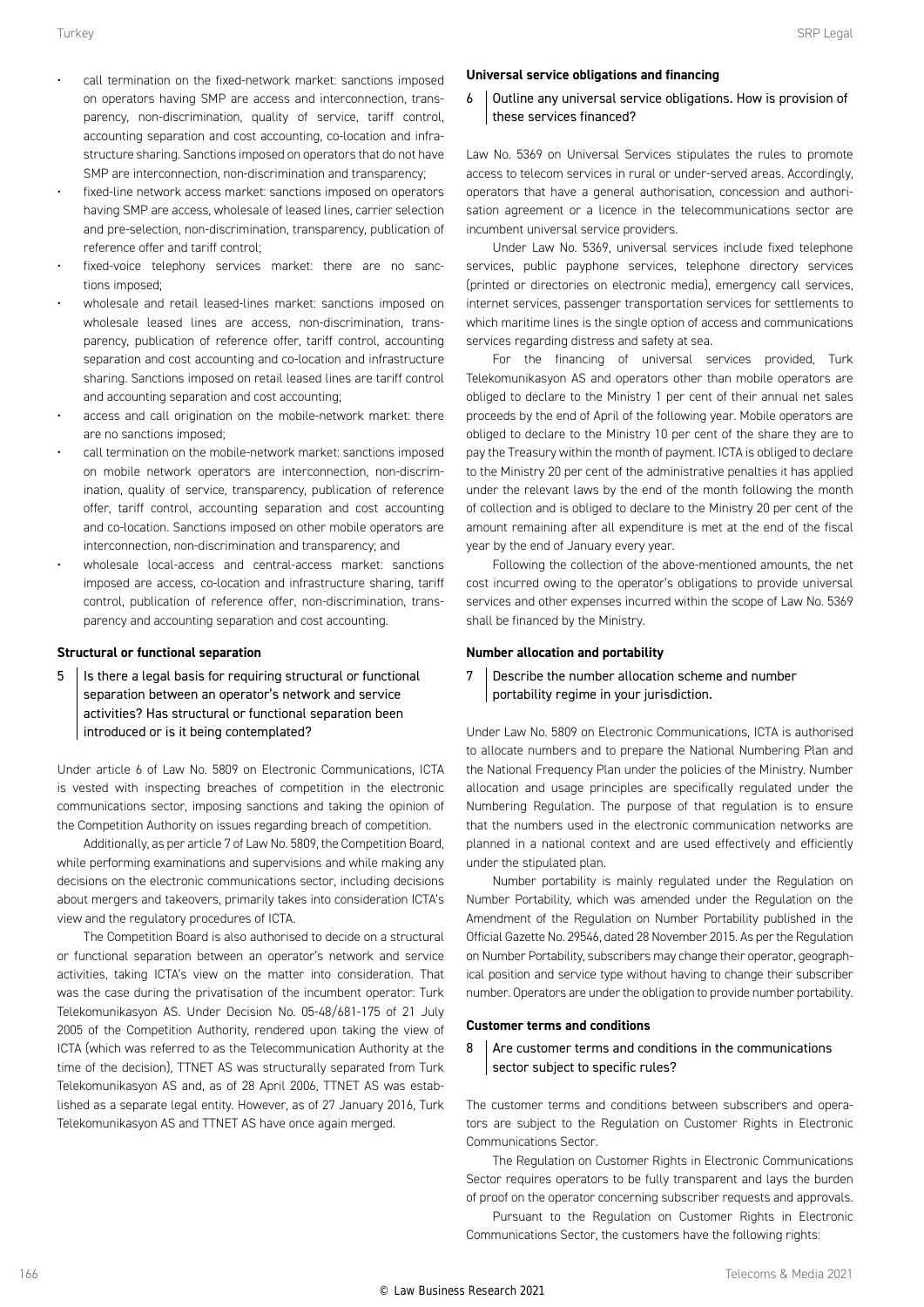- access to services under the same terms with similar customers and benefiting from the services with fair prices without any discrimination;
- entering into agreements with the authorised operators, requesting that their personal data be or not be included in publicly available directories;
- benefiting from directory services being free of charge or for a price and being able to register with the directories without any discrimination;
- being informed of the emergency call services and accessing those services free of charge:
- requesting itemised invoices;
- requesting information about the scope of the services to be provided by the operators;
- access to clear, detailed and current information on the tariffs to be applied to the customers and being informed of any change to those tariffs before such change is applied;
- opting out in a simple way or by an original way of application to the service, from all the services under the campaigns or tariffs including value-added services that they opted in through short message service, call centre or internet;
- requesting equal treatment without any discrimination concerning resolving the malfunction problems; and
- receiving services in the standards determined by ICTA or by international institutions.

Last, the agreement between the customer and the operator must be made in writing under the Regulation on Customer Rights in Electronic Communications Sector.

#### **Net neutrality**

 $9$  Are there limits on an internet service provider's freedom to control or prioritise the type or source of data that it delivers? Are there any other specific regulations or guidelines on net neutrality?

There are no regulations regarding net neutrality under Turkish legislation. However, in 2012, to restore net neutrality, ICTA imposed an administrative fine against an internet service provider owing to the internet service provider blocking some websites on its network without any court or competent authority's decision.

#### **Platform regulation**

 $10$  | Is there specific legislation or regulation in place, and have there been any enforcement initiatives relating to digital platforms?

There are general and specific laws and regulations that apply to digital platform providers. For instance, Law No. 5809 on Electronic Communications includes provisions regarding digital platforms providing services by satellite broadcasting. Also, Law No. 6563 on Regulation of Electronic Commerce regulates the rules and procedures for electronic commerce platforms and digital marketing. Further, Law No. 4054 on the Protection of Competition in Turkey applies to the digital platform markets in Turkey. Moreover, all content published on the internet is subject to Law No. 5651 on Regulating Broadcasting in the Internet and Fighting against Crimes Committed through Internet Broadcasting. Law No. 5651 restricts the publication of content constituting certain types of crime and content violating the rights of third parties. Last, digital platforms are also subject to the laws and regulations on data protection and privacy.

With the Law No. 7253 on the Amendment to the Law on Regulation of Publications on the Internet and Combating Crimes Committed through Such Publication, (Social Media Law), which entered into force following its publication in Official Gazette No. 31202, dated 31 July 2020, some amendments, especially those for the control of social media networks, have been made in the Law No. 5651. The purpose of the amendments regarding social media networks was shown in the justification of Law No. 7253 as 'the need to impose obligations on social networking platforms as well as states to take responsibility in combating illegal content'.

In addition to the definitions such as content provider, hosting provider, access provider and collective-use provider, the definition of 'social-network provider' has been added to Law No. 5651. Accordingly, social network providers are defined as 'real or legal persons that enable users to create, view or share content such as text, images, sounds, locations on the internet for social interaction purposes'. The definition of the traffic information that the hosting providers are obliged to keep for certain periods regarding the services they provide, internet protocol address, service start-end time, service type, transferred data amount and subscriber credentials, as well as 'port information' (virtual ports that are redirected via the internet or software) has also been added.

In addition to the decision to block access, it is now possible to decide to remove the content.

Social network providers established abroad accessed by more than one million daily users are obliged to appoint at least one legal or natural person as a representative in Turkey to fulfil the requirements of notifications and requests to be sent by official institutions, to respond to applications made by individuals under Law No. 5651 and to ensure that other obligations under Law No. 5651 are fulfilled. If the representative is a natural person, they must be a Turkish citizen. If the social network provider does not fulfil the obligation to appoint a representative despite the notification made by the Information and Communication Technologies Authority (ITCA), they may be subject to sanctions such as administrative fines of up to 40 million Turkish lira in total, an advertising ban and a reduction of internet traffic bandwidth of up to 90 per cent.

Another obligation for social network providers that are domestically based or established abroad with more than one million daily users is to take the necessary measures to retain data in Turkey of those users located in Turkey. However, any specific sanction to be applied in case of a violation of this obligation has not been foreseen.

Last, the social network provider will be responsible for the compensation of the damages arising from content determined to be illegal by a judge or court decision is notified to the social network provider and the network provider did not remove the content or block access within 24 hours.

#### **Next-Generation-Access (NGA) networks**

#### 11 | Are there specific regulatory obligations applicable to NGA networks? Is there a government financial scheme to promote basic broadband or NGA broadband penetration?

In Turkey, there is no specific regulation in force for NGA networks. However, there are several ICTA board decisions regulating the NGA networks. In ICTA's 2020 plan, it is stipulated that new monitoring stations and vehicles, as well as hardware and software, will be supplied to adapt to new-generation technologies. Besides this, ICTA has also published several public releases indicating that the NGA penetration should be increased.

#### **Data protection**

#### $12$  Is there a specific data protection regime applicable to the communications sector?

Data protection in the electronic communications sector is mainly regulated under Law No. 5809 on Electronic Communications and the Regulation on Processing of Personal Data and the Protection of Privacy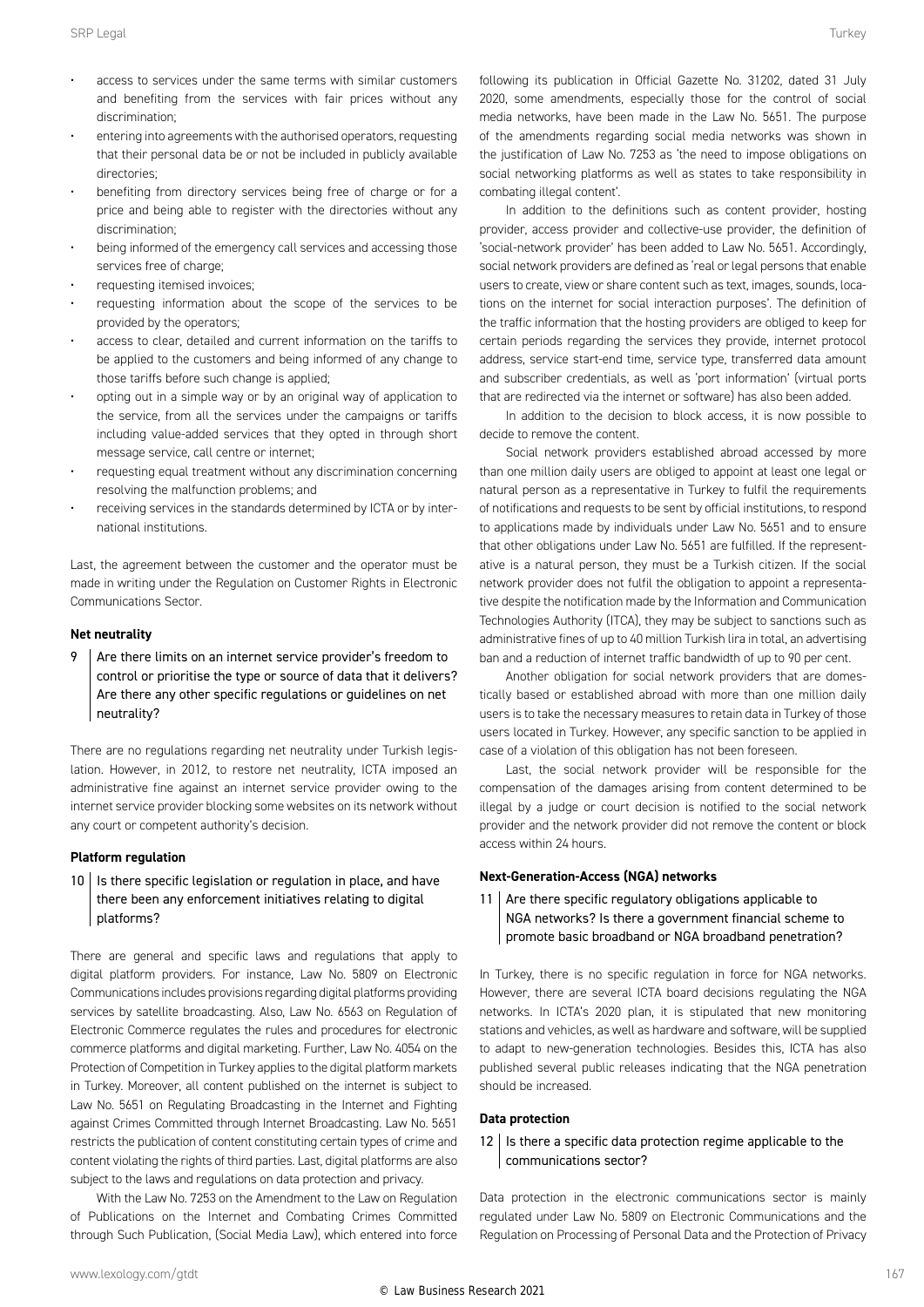in the Electronic Communications Sector (the Regulation), published in the Official Gazette No. 28363, dated 24 July 2012. Under these specific laws and regulations, operators are obliged to protect subscribers' information and their privacy. Also, communication must not be listened to, recorded, stored, intercepted or tracked without the explicit consent of all the relevant parties to the communication, except in cases where the relevant legislation and judicial decisions so require. Moreover, traffic and location data may be transferred abroad only with the explicit consent of the data subjects. Last, operators are obliged to take necessary technical and administrative measures to ensure the security of the networks and personal data of the subscribers. Besides this, operators are subject to the Law on Personal Data Protection for the general rules, principles and procedures regarding data protection and privacy they process in their data-filing system.

#### **Cybersecurity**

#### $13$  | Is there specific legislation or regulation in place concerning cybersecurity or network security in your jurisdiction?

The Council of Ministers' Decision on Conducting, Managing and Coordinating National Cybersecurity Activities (the Decision), which entered into force on 20 October 2012, is one of the important legislative developments regarding cybersecurity in Turkey. Also, a Cybersecurity Board was established under the Decision, the duties of which include approval of policies, strategies and action plans regarding cybersecurity and rendering of decisions regarding their implementation nationwide in an effective manner, resolving proposals regarding the determination of critical infrastructure and determining the institutions to be wholly or partially exempt from cybersecurity provisions.

On the other hand, electronic communication sector-specific cybersecurity provisions are regulated with the secondary regulation, the Regulation on Network and Information Security in Electronic Communication Sector. This Regulation, which regulates and underlines technical, administrative, organisational and physical measures to be taken by operators, does not apply for personal data processing and protection.

Under the Regulation on Administrative Sanctions No. 28914, issued by ICTA, any natural or legal entity who fails to comply with the obligations related to network and information security and cybersecurity measures to be determined by ICTA shall be imposed with an administrative fine of 1,000 to 1 million Turkish lira.

#### **Big data**

#### $14$  | Is there specific legislation or regulation in place, and have there been any enforcement initiatives in your jurisdiction, addressing the legal challenges raised by big data?

There is no specific regulation regarding big data within the frame of Turkish legislation. However, if big data involves the processing of personal data, personal data-related provisions can be applied for.

If big data does not involve personal data but involves nonpersonal data (eg, anonymous data, commercial information and trade secrets etc), non-personal data-related provisions can apply to those processing activities. For instance, it can be said that the Regulation on Network and Information Security in Electronic Communication Sector excludes personal data processing and protection but can apply to big data processing in the electronic communications sector.

Under Law No. 5809 on Electronic Communications, data belonging to customers may only be transmitted abroad upon the consent of the customer. The Regulation on Processing of Personal Data and Protection of Privacy in the Electronic Communications Sector (the Regulation), published in the Official Gazette No. 31324, dated 4 December 2021, also stipulates that data transfer to third parties located abroad may only be realised upon the consent of the customer. In this scope, the customer has to be informed regarding the country to which the data is transferred, the scope and period the data will be kept and the relevant legislation and practice in the country.

Additionally, operators are also subject to Law No. 6698 on Personal Data Protection in terms of the general rules, principles and procedures of personal data processing and protection. Therefore, operators, while transferring personal data, must ensure compliance with and fulfilment of the requirements arising from both regulations.

#### **Key trends and expected changes**

#### $16$  Summarise the key emerging trends and hot topics in communications regulation in your jurisdiction.

One of the most significant legislative developments is the Regulation on Processing of Personal Data and Protection of Privacy in Electronic Communications (Regulation). As per the Regulation, ICTA is given a more dominant role in the operations and practices of operators concerning the processing of personal data.

On another note, the Ministry has announced that there has been major progress in preparations regarding the 5G mobile service infrastructure, and it is anticipated that the transition to 5G has yet to be realised. ICTA has also announced that the 5G core network, 5G base station, 5G specific management, service and operation software products are being developed with local and national capabilities and the first phase is expected to be concluded by March 2021.

Also, the Deputy Minister of the Ministry announced that ICTA has made the necessary arrangements and embedded-SIM (eSIM) will be implemented in Turkey by 2021. The eSIM technology in question is produced by Turkish engineers and the Ministry announced that it will be implemented in 2021.

TÜRKSAT 5A, whose production has been completed, is expected to be launched into space towards the end of 2021. It is expected that TÜRKSAT 5B will be launched into space in 2022. TÜRKSAT 6A, which will be the first domestic communication satellite, has been completed, and it, too, is planned to be launched into space in 2022, making Turkey become one of 10 countries producing communications satellites in the world.

Last, the Ministry published the national cybersecurity strategy and action plan for 2020 to 2023.

#### **MEDIA**

#### **Regulatory and institutional structure**

17 Summarise the regulatory framework for the media sector in your jurisdiction.

The key regulations governing the media sector in Turkey constitute:

- the Constitution of the Republic of Turkey (No. 2709);
- international agreements (the European Convention on Transfrontier Television);
- sector-specific Laws (Press Law No. 5187):
- Law No. 4982 on the Right to Obtain Information;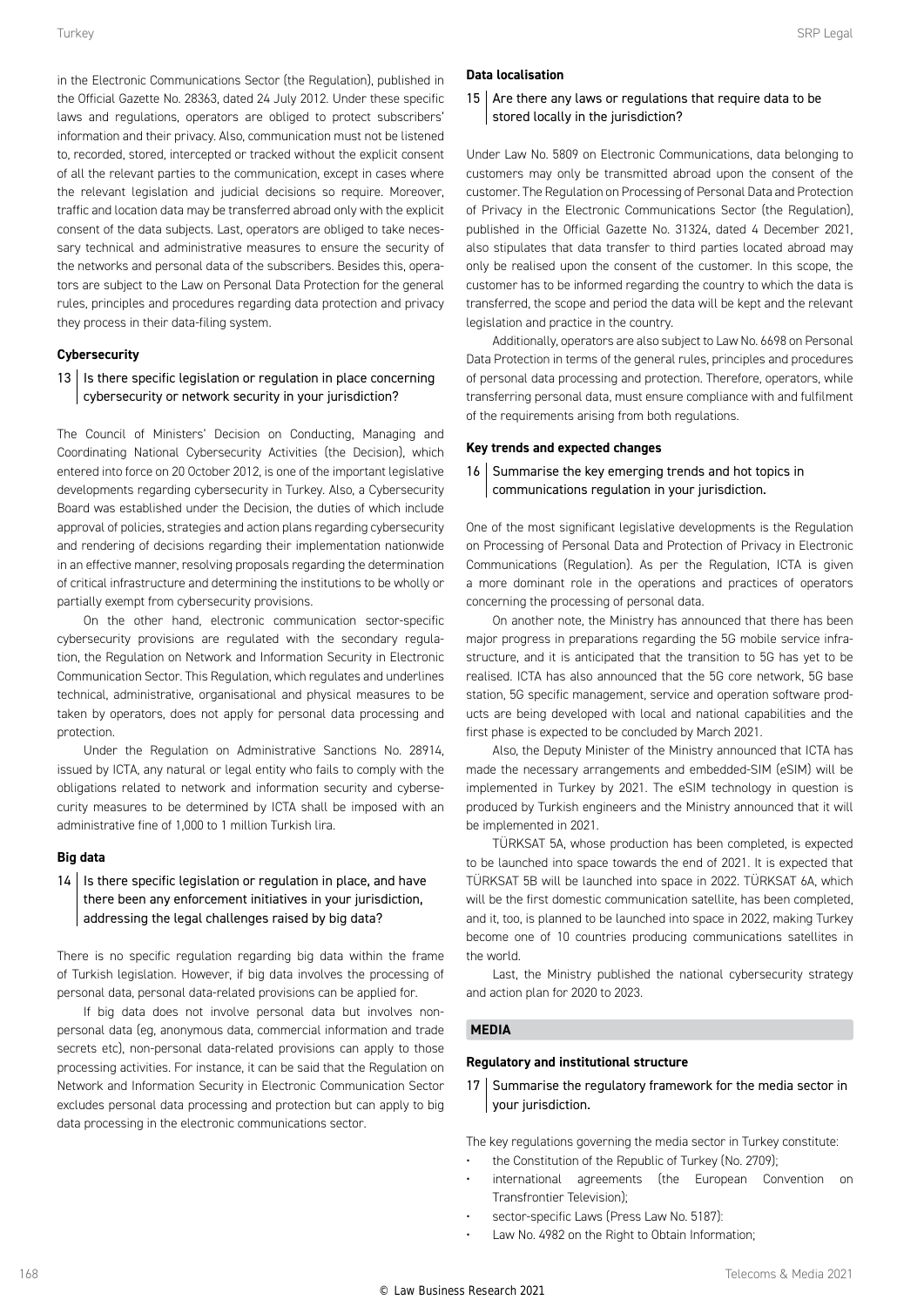- Radio and Television Law of Turkey (No. 2954);
- Law No. 6112 on the Establishment and Broadcasting Services of Radio and Television Enterprises;
- Law No. 3093 on Radio and Television Incomes in Turkey;
- Law No. 5651 on Regulating Broadcasting in the Internet and Fighting Against Crimes Committed through Internet Broadcasting);
- general laws (Industrial Property Law No. 6769, Turkish Criminal Law No. 5237, Turkish Law No. 6098);
- regulations (the Advertisement Regulation of Radio and Television Authority of Turkey); and
- directives, communiques, principles and procedures, instructions executing and enforcing and the decisions rendered by the relevant authority.

In 2019, the following developments took place:

- the Regulation on Procedures and Principles regarding the Improvement of Broadcasting Services Access by Hearing and Visually Handicapped, published in the Official Gazette, dated 11 October 2019, and numbered and fully entered into force on 11 January 2020; and
- the Regulation on Radio, Television and On-Demand Broadcasts on the Internet (the RTI Regulation) published in Official Gazette No. 30849, dated 1 August 2019 and fully entered into force on 1 September 2019. The essential point is that the RTI Regulation is also applicable for content or hosting providers located in a foreign country, and media service providers that perform their business activities under the jurisdiction of the established country. In addition, media service providers broadcasting over the internet in Turkish and targeting Turkey, or broadcasting in another language but targeting Turkey and also including commercial broadcasts to Turkey are subject to the RTI Regulation. However, individual communications are excluded from its scope.

The Radio and Television Supreme Council (RTSC), founded in 1994, is the administratively and financially autonomous and impartial public legal authority for the regulation and supervision of radio, television and on-demand media services. In the field of audiovisual media services, the main function of the RTSC is taking essential precautions for securing freedom of expression and information, diversity of opinion, media pluralism, competition environment for avoiding media concentration and protecting public interests. On the other hand, the Information Technology and Communication Authority (ICTA), the national telecommunications regulatory and inspection authority, may also be intervened and act in some cases in this sector. For instance, under the RTI Regulation, ICTA is entitled to impose administrative fines on companies that do not abide by the decisions of the Criminal Court.

#### **Ownership restrictions**

 $18$  Do any foreign ownership restrictions apply to media services? Is the ownership or control of broadcasters otherwise restricted? Are there any regulations in relation to the cross-ownership of media companies, including radio, television and newspapers?

Certain restrictions regarding foreign ownership have been stipulated under Law No. 6112 on the Establishment and Broadcasting Services of Radio and Television Enterprises. For instance, the total direct foreign capital share in a media service provider shall not exceed 50 per cent of the paid-in capital. Further, a foreign real or legal person can directly become a partner of a maximum of two media service providers. Although it is important to point out that if foreign real or legal persons hold shares in companies that are shareholders of media service providers and become an indirect partner of the broadcasters, the chair, the deputy chair and the majority of the board of executives and the general director of the broadcasting enterprises must be citizens of Turkey, and the majority of the votes in the general assemblies of broadcasting enterprises should belong to the real or legal persons holding Turkish citizenship. Last, foreign shareholders shall, by no means, own preference shares, as domestic shareholders do not.

In terms of the cross-ownership of media companies, the same Regulation indicates that a real or legal person can be a partner directly or indirectly of a maximum of four media service providers holding terrestrial broadcasting licences. However, in the case of partnership in more than one media service provider, annual total commercial communication revenue of those media service providers in which a real or legal person has direct or indirect shares shall not exceed 30 per cent of the total commercial communication revenue of the sector. The real or legal persons whose total commercial communication revenue exceeds this rate shall transfer their shares in media service providers so that it will be reduced down to the aforesaid rate within a time limit of 90 days given by the RTSC.

#### **Licensing requirements**

#### 19 What are the licensing requirements for broadcasting, including the fees payable and the timescale for the necessary authorisations?

First, it is necessary to define 'broadcasting licence' under Law No. 6112 on the Establishment and Broadcasting Services of Radio and Television Enterprises. 'Broadcasting licence' means the certificate of permission issued separately for each broadcasting type, technique and network by the RTSC to media service providers to allow them to broadcast using any kind of technology via cable, satellite, terrestrial and similar networks.

Under Law No. 6112, a broadcasting licence may only be granted to joint-stock companies established under Turkish Commercial Code No. 6102. The scope of the purpose of the joint-stock company has to be exclusively determined, concerning providing radio, television and on-demand broadcast service.

However, political parties, unions, professional associations, cooperatives, associations, societies, foundations, local administrations and companies established by them or of which they are direct or indirect shareholders, stockbroker companies and real or legal persons who are direct or indirect shareholders of these companies are not allowed to apply for a broadcasting licence.

Media service providers shall apply for a separate licence for each broadcasting technique and network to the RTSC to be able to broadcast through cable, satellite, terrestrial and similar networks. It should be clearly indicated in the licence document for which broadcasting technique and network the licence is granted. Enterprises requesting to make a simultaneous broadcast on different networks by different techniques should apply for separate licences for each broadcasting technique and network and must provide a simultaneous broadcast.

As per Law No. 7103 on Amending Tax Laws, Certain Laws and Certain Decree Laws stipulating amendments to Law No.6122, media service providers and online broadcast platforms that only broadcast content over the internet are also subject to these licensing requirements.

As per online broadcasting, the Regulation on Radio, Television and On-Demand Broadcasts on the Internet (the Regulation) outlines licensing requirements regarding three types of licences, namely:

- the INTERNET-RD broadcast licence for online radio services;
- the INTERNET-TV broadcast licence for online television services; and
- the NTERNET-IBYH broadcast licence for online on-demand broadcast services.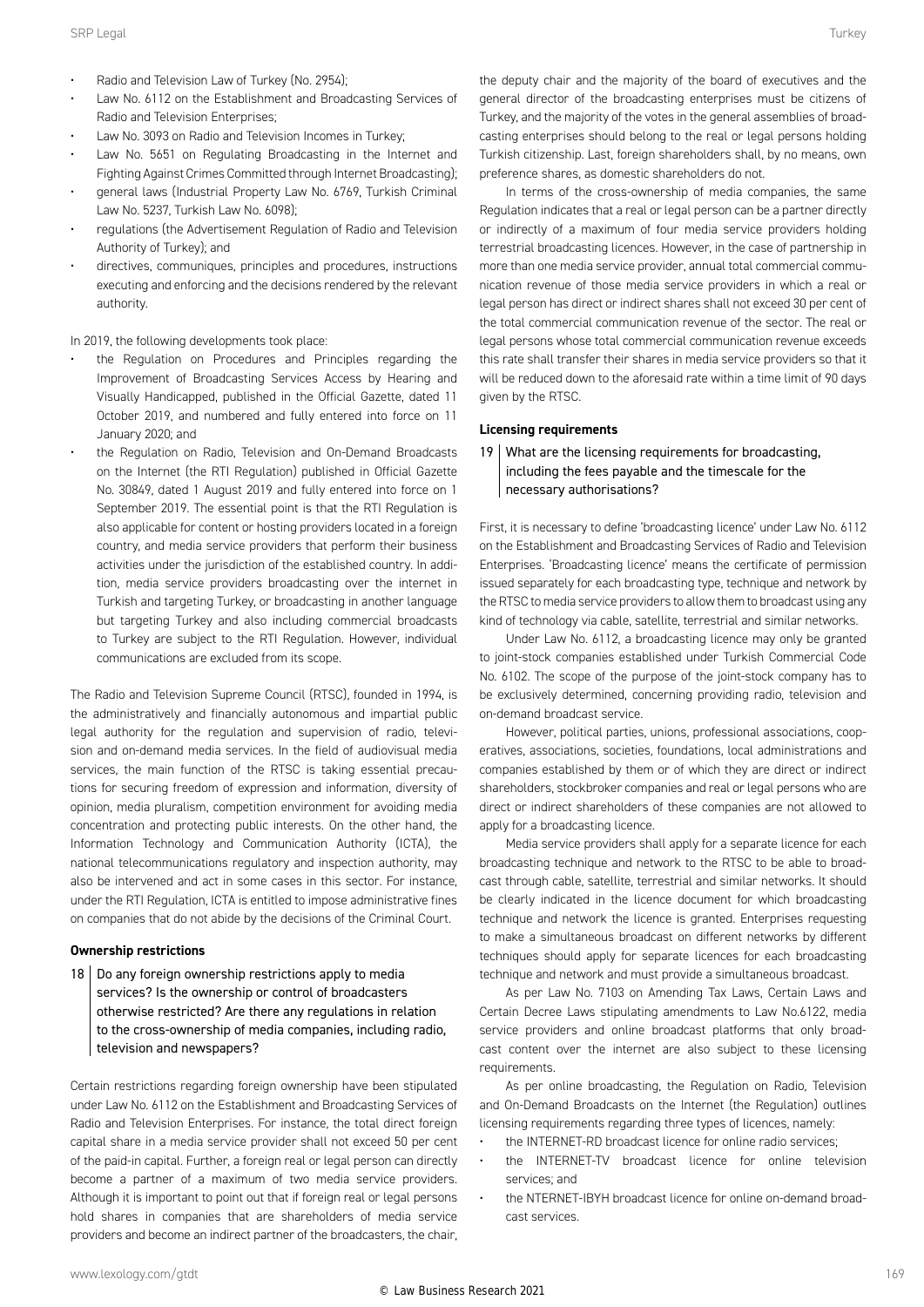As per the Regulation, online broadcasting licences shall only be granted to joint-stock companies established as per Turkish Commercial Law No. 6102, exclusively established for providing radio, television and on-demand broadcasting services.

Under the Regulation, online platform operators that provide various radio, television and on-demand broadcasts through their uniform resource locator address or mobile applications must obtain internet broadcast transmission authorisation from the RTSC.

The term of a broadcasting licence is 10 years, both according to Law No. 6112 and the Regulation, and there are no specific timescale provisions for obtaining authorisation from the RTSC.

Licence fees are determined each year by the RTSC, and the most recent information on satellite, cable and online broadcasting licence fees for radio, television and demand broadcasting services can be found on the RTSC website.

#### **Foreign programmes and local content requirements**

 $20$  Are there any regulations concerning the broadcasting of foreign-produced programmes? Do the rules require a minimum amount of local content? What types of media fall outside this regime?

Law No. 6112 on Establishment and Broadcasting Services of Radio and Television Enterprises does not prohibit broadcasting in foreign languages; however, broadcasts made in foreign languages shall follow the rules of that preselected language and be supervised by the RTSC. On the other hand, the Regulation on the Procedures and Principles of Media Services stipulates that providing broadcasts in languages and dialects other than Turkish by media service providers is subject to permission to be issued by the RTSC. Thus, the RTSC permits broadcasting in a foreign language if it finds the media service provider's application appropriate according to their broadcasting area and technical facilities. However, no permission is required for on-demand media services in languages and dialects other than Turkish.

Under the same Law, if television enterprises that conduct general and thematic broadcasts include cartoons in the broadcasts for children, at least 20 per cent of the cartoons, and at least 40 per cent of other children's programmes, shall be productions made in the Turkish language and reflect Turkish culture. There are no further local content quotas for media service providers.

However, content to be broadcast for television broadcasters holding a national terrestrial broadcasting licence is as follows:

- television broadcasters are obliged to allocate at least 50 per cent of their broadcast time to European works, excluding the time allocated to news, sports events, contests, advertisements, teleshopping and related data broadcasts; and
- they must allocate 10 per cent of their broadcast time or programme budget broadcasts to European works of independent producers, excluding the time allocated to news, sports events, contests, advertisements, teleshopping and related data.

Additionally, as per the Regulation on Radio, Television and On-Demand Broadcasts on the Internet, the broadcasting services of foreign media service providers and foreign internet broadcasting platform operators under the jurisdiction of a country other than Turkey may be suspended by the RTSC if it is decided by the RTSC that the media service providers or internet broadcasting platform operators have acted in violation of Law No. 6112 or any international treaties within the scope of the RTSC's authority to which Turkey is a party.

#### **Advertising**

#### 21 How is broadcast media advertising regulated? Is online advertising subject to the same regulation?

The main pieces of legislation governing broadcast media advertising are Law No. 6112 on the Establishment and Broadcasting Services of Radio and Television Enterprises and the Advertisement Regulation of Radio and Television Authority of Turkey.

As per Law No. 6112, advertisements and teleshopping in television and radio broadcasting services must be broadcast in a manner that is easily distinguishable from the rest of the elements of the broadcasting programme services, by way of the use of audio or visual warnings. Broadcast media advertisements are also within the scope of the Regulation on Commercial Advertisements and Unfair Practices (the Regulation) published in Official Gazette No. 29232, dated 10 January 2015. Thus, advertisements and teleshopping must be made in compliance with the Regulation.

Online advertising is subject to the Consumer Protection Law and the Commercial Advertisement Regulation, which are the main legislation concerning advertisement rules. The Advertisement Board regulates the compliance of advertisements in all media, except for specific broadcasting rules that are governed under Law No. 6112. Also, all online broadcasts in Turkey are subject to Law No. 5651 on Regulating Broadcasting in the Internet and Fighting against Crimes Committed through Internet Broadcasting. If the content of an online broadcast, including online advertising, constitutes specific crimes that are listed in this Law, access to this website could either be banned by the Information Technology and Communication Authority or by the court, depending on the type of case and urgency.

#### **Must-carry obligations**

 $22$  Are there regulations specifying a basic package of programmes that must be carried by operators' broadcasting distribution networks? Is there a mechanism for financing the costs of such obligations?

There are no regulations regarding must-carry obligations under Turkish legislation.

#### **Regulation of new media content**

 $23$  | Is new media content and its delivery regulated differently from traditional broadcast media? How?

Internet-based on-demand content has been traditionally regulated by Law No. 5651 on Regulating Broadcasting in the Internet and Fighting Against Crimes Committed through Internet Broadcasting. However, with the amendments to Law No. 6112 on the Establishment and Broadcasting Services of Radio and Television Enterprises, media service providers that make online broadcasting and platform operators that transmit these broadcasts via the internet are required to obtain a licence from the RTSC and online broadcasting activities are subject to supervising and controlling of the RTSC under the same principles applied to TV and radio broadcasts as per Law No. 6112.

Moreover, unlike traditional broadcast media such as radio and television, new media content is regulated under Law No. 5651. Additionally, advertisements made via new media content are also subject to Law No. 5651.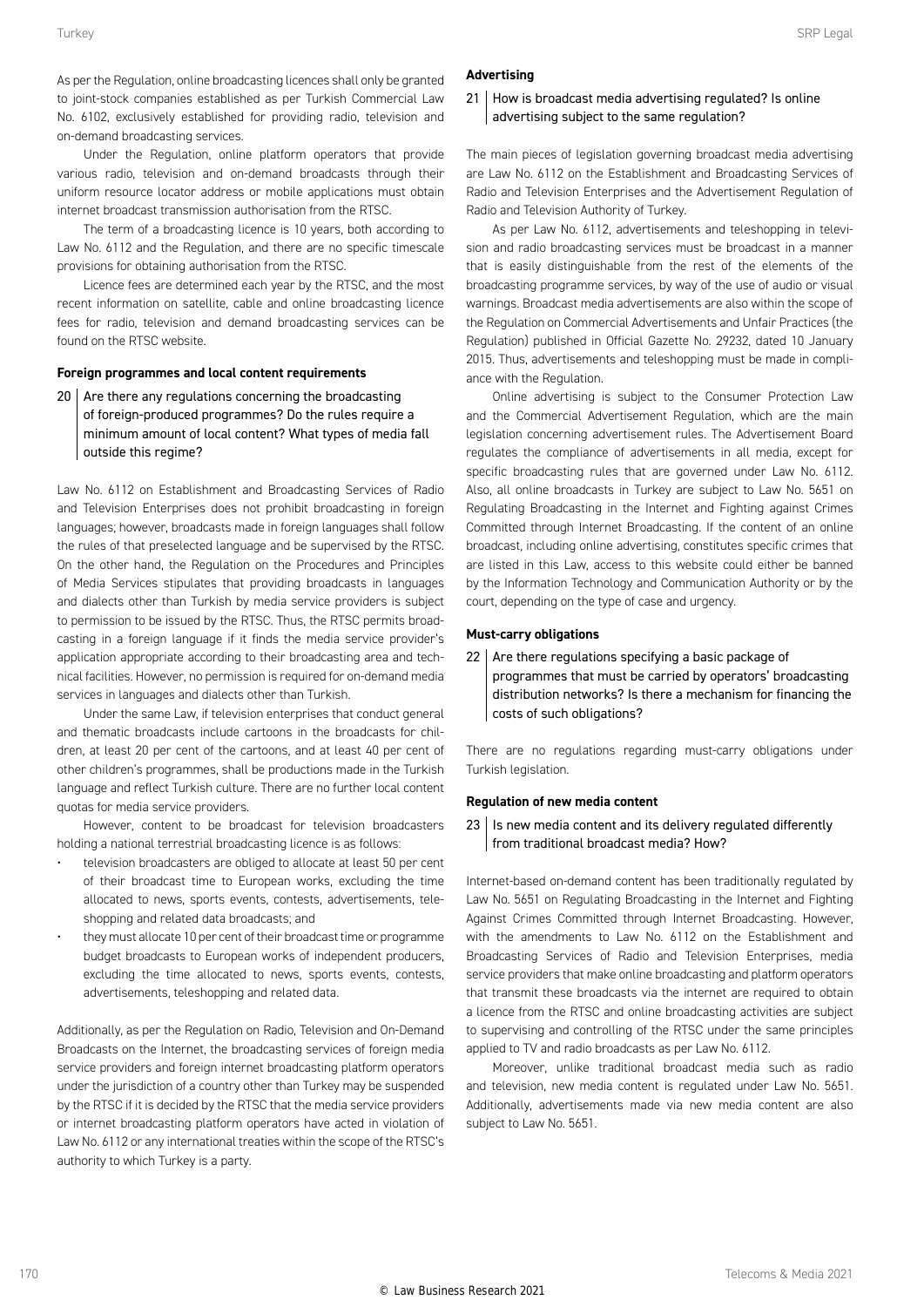#### **Digital switchover**

#### 24 When is the switchover from analogue to digital broadcasting required or when did it occur? How will radio frequencies freed up by the switchover be reallocated?

Under Law No. 5651 on Regulating Broadcasting in the Internet and Fighting Against Crimes Committed through Internet Broadcasting, companies that obtained the right to a terrestrial digital multiplex capacity allocation in the ranking tender realised under the Regulation regarding Procedures and Principles on Terrestrial Broadcast Licences and the Ranking Tender published in Official Gazette No. 30634, dated 23 December 2018, may, in line with their ranks and the analogue channel capacity, be granted the right to make analogue broadcasts as well as terrestrial digital broadcasts for a period of a maximum of two years. At the end of the two years, analogue broadcasts shall be terminated nationwide. The transition from analogue broadcasting to digital broadcasting has not yet been completed.

#### **Digital formats**

#### 25 | Does regulation restrict how broadcasters can use their spectrum?

First, according to Law No. 5809 on Electronic Communications, ICTA is the competent authority for spectrum management, supervision and inspection in Turkey. However, under Law No. 5809, the RTSC is the competent authority regarding the regulation of radio frequencies and television channel broadcasts.

The regulation restricts how broadcasters can use their spectrum. So, after obtaining the terrestrial broadcast licence, current transmitting facilities must be removed by the private media service providers or must be transferred to a transmitter procurer and operating company in exchange for a reasonable sum.

Under Law No. 6112 on the Establishment and Broadcasting Services of Radio and Television Enterprises, the RTSC shall adopt frequency plans concerning television channels and radio frequencies, within the framework of the frequency bands for terrestrial radio and television broadcasts allocated under Law No. 5809. Within the scope of the frequency plans the numbers and types of national, regional and local terrestrial broadcast networks, as well as multiplex numbers for digital broadcasts, shall be determined.

#### **Media plurality**

 $26$  | Is there any process for assessing or regulating media plurality (or a similar concept) in your jurisdiction? May the authorities require companies to take any steps as a result of such an assessment?

Under Law No. 6112 on the Establishment and Broadcasting Services of Radio and Television Enterprises, one of the duties of the RTSC is to take essential precautions, in the field of media services, for media pluralism. On the other hand, the maximum number of media service providers in which a real person or a legal entity may directly or indirectly hold shares is four. However, there is no specific regulation concerning media plurality in Turkey.

#### **Key trends and expected changes**

#### 27 | Provide a summary of key emerging trends and hot topics in media regulation in your country.

The most important piece of legislation currently adopted in Turkey is the Regulation on Radio, Television and On-Demand Broadcasts on the Internet (the Regulation), which was published in Official Gazette No. 30849, dated 1 August 2019. The Regulation has been drafted as a

As per the recently enacted Regulation, online broadcasting of radio, television and on-demand broadcasts shall fall under the authority and supervision of the RTSC, and online broadcast platforms that only broadcast content over the internet shall also be obliged to obtain licences from the RTSC. As per the Regulation, the RTSC is now also vested with the power to suspend online broadcasts that violate the Regulation and Law No. 6122. Additionally, the broadcasting services of foreign media service providers and foreign internet broadcasting platform operators under the jurisdiction of a country other than Turkey may be suspended by the RTSC, if it is decided by the RTSC that said media service providers or internet broadcasting platform operators have acted in violation of Law No. 6112 or any international treaties within the scope of the RTSC's authority to which Turkey is a party.

Additionally, media service providers who transmit radio, television and on-demand broadcasts through the internet must obtain a broadcast licence from the RTSC. Specifically, licences are now required for the activities listed below:

- an INTERNET-RD broadcast licence for online radio services;
- an INTERNET-TV broadcast licence for online television services; and • an INTERNET-IBYH broadcast licence for voluntary broad-
- cast services.

Broadcast licences shall be granted exclusively to joint-stock companies established according to the Turkish Commercial Code Each media service provider has the right to broadcast one radio, one television and one on-demand service online and must obtain separate licences for each of these broadcasters.

Also, platform operators must obtain authorisation from the RTSC to begin broadcasting.

In 2020, on-demand publishing licence applications were evaluated by the RTSC. As a result, national and international organisations that have continued their activities with a temporary broadcast permission for some time applied for a licence upon the notice of the RTSC and fulfilled the necessary obligations. International broadcast platforms have established a joint-stock company resident in Turkey, and general managers and representatives were appointed to the organisations. The RTSC decided to issue 10-year on-demand broadcast service through the internet (Internet- IBYH) licences to Netflix, Amazon Prime Video, Fizy, TV8, Diyanet TV and Powerapp Music. Also, On Media was authorised for internet transmission using the radio (Internet-RD) and television (Internet-TV) licences, together with channel TV +.

In the last quarter of 2019, significant negotiations were initiated in connection with foreign broadcasting platforms in addition to local broadcasting platforms. As per the announcements published by the RTSC:

- special importance shall be given to artificial intelligence;
- when evaluating broadcasts, matters such as cyberbullying and violence shall be taken into consideration;
- measures shall be taken for content that may adversely affect the psychological and physical development of children; and
- in connection with on-demand broadcasts, special attention shall be given to parental control mechanisms

Some of the relevant expected changes and the steps to be taken accordingly within the media sector are as follows:

- informing the legislative organ about the need for new regulations regarding issues on the establishment of a more effective sanction system and the implementation of joint audit in connection to new technological developments;
- the strengthening of the cooperation among shareholders in the media sector;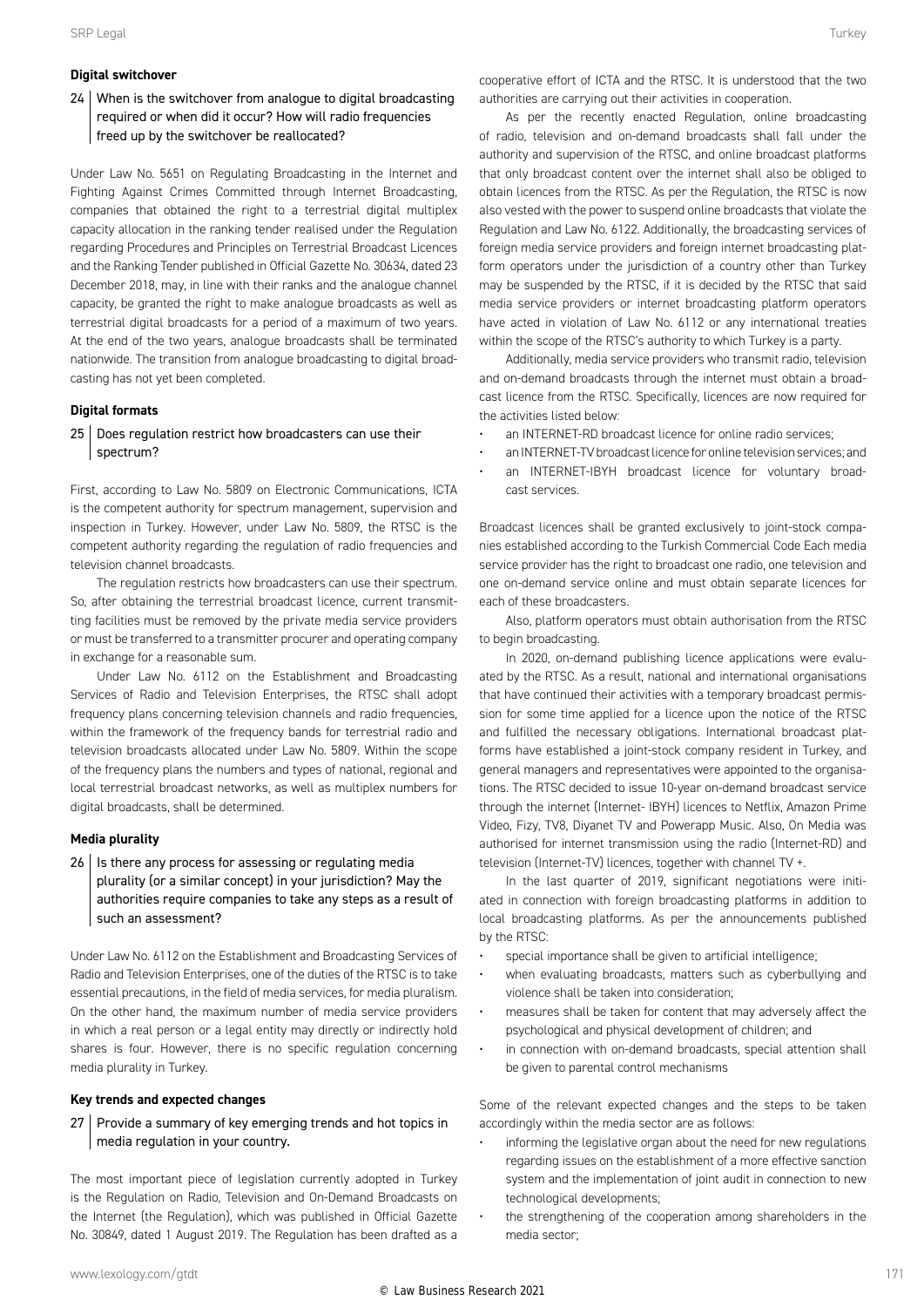- the drafting of more explicit and concrete regulations by the RTSC, an independent and unbiased authority, especially regarding broadcasting principles in areas that are conceived negatively;
- the re-evaluation and revision of the legislative regulations in a manner that enhances the freedom of speech and freedom of information stipulated under the laws;
- the establishment of a more efficient mechanism to enable the consent analysis of the regulatory needs within the media sector and the overcoming of issues regarding regulatory activities;
- conducting studies by ICTA to pave the way for domestic and national productions on new technologies to ensure cybersecurity while it is at the design stage; and
- the draft Türk Telekomünikasyon A.Ş. Reference Interconnection Offer opened to Public Opinion.

#### **REGULATORY AGENCIES AND COMPETITION LAW**

#### **Regulatory agencies**

28 Which body or bodies regulate the communications and media sectors? Is the communications regulator separate from the broadcasting or antitrust regulator? Are there mechanisms to avoid conflicting jurisdiction? Is there a specific mechanism to ensure the consistent application of competition and sectoral regulation?

The communications sector is governed by Law No. 5809 on Electronic Communications. Whereas the media sector is mainly governed by Law No. 6112 on the Establishment of Radio and Television Providers and Broadcasting Services, the communications regulator is separate from the broadcasting regulator. The competent authority for the communications sector is the Information Technology and Communication Authority (ICTA) and the Competition Authority, whereas the competent authority for the media sector is the Radio and Television Supreme Council (RTSC). However, concerning online broadcasting, both ICTA and RTSC are vested with certain regulatory powers. Last, the Competition Authority is the main competition and antitrust monitoring authority, and the primary law applied is Competition Law No. 4054.

Besides this, the Advertisement Board, established under the Turkish Ministry of Commerce, is the main authority that is entitled to monitor and supervise advertisements for all media, including broadcasts in Turkey and to determine the related rules and impose fines in the case of violations.

Under article 6/1 of Law No. 5809, one of the powers vested in ICTA is the undertaking of regulations to establish and protect competition and to prevent activities that prevent, distort or restrict competition, and to impose remedies on operators with significant market power and other operators, if necessary. However, under paragraph 2 of the same article, it is stipulated that ICTA, while inspecting competition breaches against the same Law concerning the electronic communications sector, and imposing sanctions, seeks the opinion of the Competition Authority on issues regarding breaches specified by the legislation. Moreover, under Law No. 5809, ICTA is authorised to conduct analysis and investigations and impose sanctions regarding anti-competitive activities and practices, on the condition that the opinion of the Competition Authority is also demanded. However, the provisions of Law No.4054 are reserved.

Under Law No. 6112, one of the powers vested in the RTSC is to take the required precautions in the field of broadcast services to guarantee freedom of expression and information, diversity of opinions, competitive environment reserving the duties and powers of the Competition Authority and pluralism and prevent concentration and protect the public interest.

After radio and television broadcasting, on-demand over the internet was taken under the control of RTÜK, the Supreme Council discussed the file of a select-watch platform for the first time. RTÜK unanimously decided that the Minnoşlar film, which will be broadcast on Netflix on 9 September 2021 and criticised for allegedly containing child abuse, should be removed from the catalogue. It also fined Netflix for violating its streaming policy.

Last, both the RTSC and ICTA must cooperate with the Competition Authority regarding matters relating to competition and anti-competitive practices. There have been cases where cooperation between ICTA and the Competition Authority has been low, and there have been some disputes regarding the respective scopes of the two authorities. ICTA and the Competition Authority signed a cooperation protocol in 2011 and the scope of this protocol was expanded on 22 January 2015. This protocol aims to ensure the cooperation of the two regulatory bodies and avoid conflicts of jurisdiction. However, within the scope of article 7 of the protocol, article 6/2 of Law No. 5809 regarding seeking the opinion of the Competition Authority has been emphasised.

#### **Appeal procedure**

#### 29 How can decisions of the regulators be challenged and on what bases?

The Radio and Television Supreme Council, the Information and Communication Technologies Authority and the Competition Authority are all independent and impartial administrative authorities and render administrative decisions related to the media sector in Turkey. The decisions are rendered under the earlier-mentioned laws and regulations, and also the administrative laws and regulations, mainly Law No. 2577 on Administrative Procedures. Criminal courts of peace, administrative courts and the Council of State are competent for legal actions to be taken against these administrative decisions.

Decisions rendered by the Board of Advertisement, established under the Ministry of Trade, can also be brought to administrative courts.

In principle, the time to bring an action for nullity is 60 days from the notification of the decision. Under Law No. 2577, an action for nullity against administrative decisions and actions can be brought forward under the following circumstances:

- If the administrative decision is not made by the competent governmental body; or
- If the form, rationale, subject or objective of the administrative decision is against the law.

Administrative court decisions can be appealed before the regional administrative courts within 30 days, starting with notification of the court's decision.

#### **Competition law developments**

30 Describe the main competition law trends and key merger and antitrust decisions in the communications and media sectors in your jurisdiction over the past year.

One of the most important decisions rendered by the Competition Authority is the decision regarding *Google LLC, Google International LLC andGoogle Reklamcilik ve Pazarlama Ltd Sti (Google)*. In the decision, dated 19 September 2018, the Competition Authority imposed an administrative fine in the amount of over 98 million Turkish lira on Google, and the decision was finalised on 13 February 2020. The decision of the Competition Board was based on article 6 of Law No. 4054 on the Protection of Competition, stating that Google has abused its dominant position in the mobile operating systems sector. Additionally, the Competition Board granted Google three months to comply with certain obligations determined in its decision; however, Google has not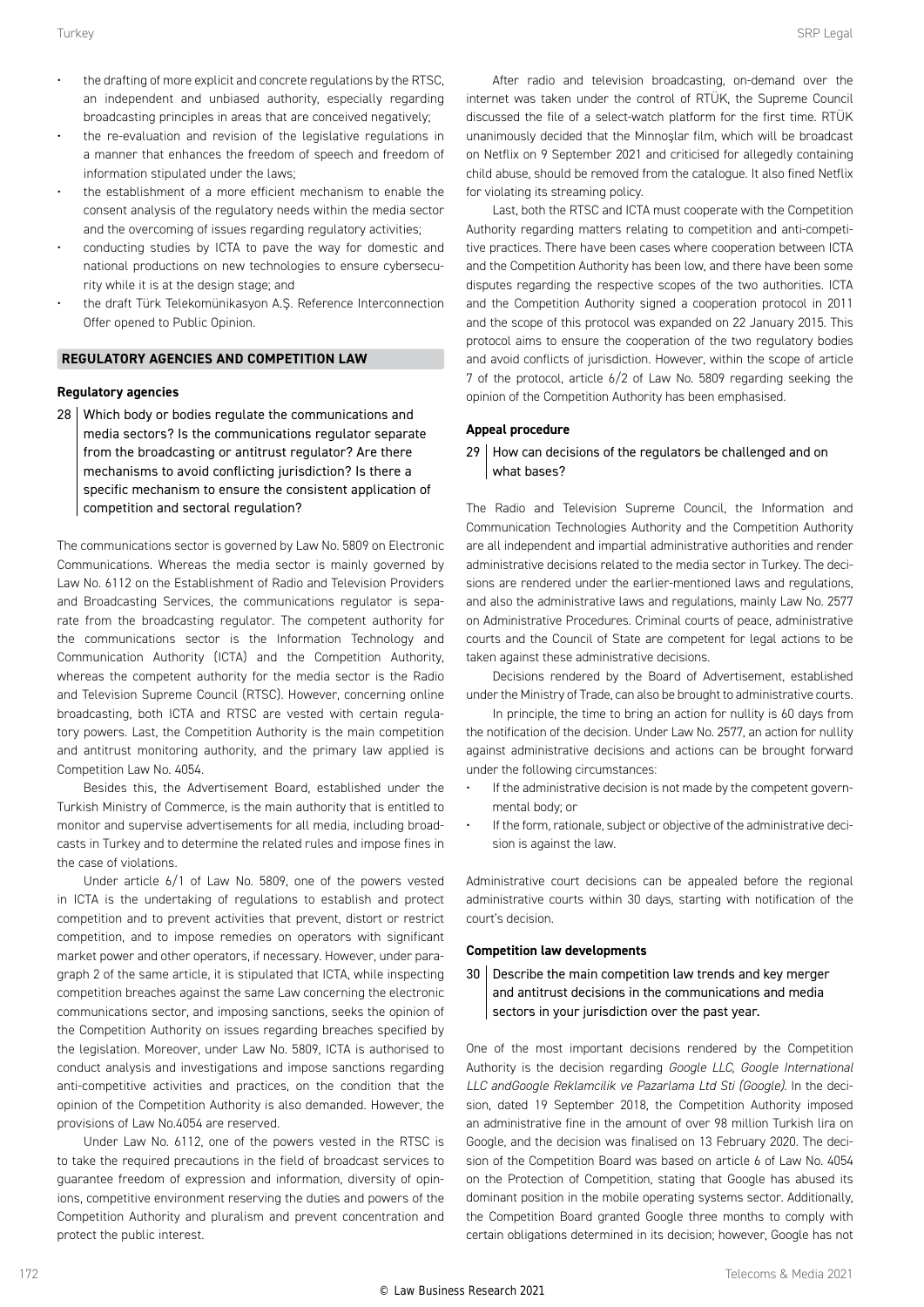complied with said obligations. Additionally, another investigation was conducted against *Google Reklamcilik ve Pazarlama Ltd. Sti., Google International LLC, Google LLC, Google Ireland Limited and Alphabet Inc*. regarding their dominant position allegations on general searchservices markets. The Competition Authority imposed an administrative fine of over 19 billion Turkish lira on the parties, and the decision was finalised on 13 November 2020. Further, the Competition Authority recently concluded another investigation against *Google Reklamcilik ve Pazarlama Ltd. Sti., Google International LLC, Google LLC, Google Ireland Limited and Alphabet Inc* into abusing its dominant position in the general search-services market, highlighting its local search and accommodation price comparison services in a way that excludes competitors. The Competition Authority imposed an administrative fine of over 29 billion Turkish lira on the parties, and the decision was finalised on 8 April 2021

Moreover, The Competition Authority ex officio opened an investigation against Facebook Inc, Facebook Ireland Ltd, WhatsApp Inc and WhatsApp LLC (Facebook) regarding the obligation to share data imposed on WhatsApp users to determine whether the article titled 'abuse of dominant position' of the Law on the Protection of Competition was violated. With the Competition Authority's Decision No. 21-02/25-10, dated 11 January 2021, it was unanimously decided to impose interim measures on Facebook that Facebook in Turkey shall stop enforcing the conditions imposed on WhatsApp users to use their data for other services as of 8 February 2021, and Facebook shall notify all users who accept these conditions or read the informative document and do not accept these conditions that the new conditions regarding data privacy will not be imposed until the mentioned date.

Another important decision concerns *Huawei Telekomunikasyon Dis Ticaret Ltd Sti* (Huawei), dated 30 May 2019. The Competition Board, upon its investigations concerning the base station hardware and software market and the base station antenna market, decided that Huawei did not abuse its dominant position in the mobile network sector by way of predatory pricing.

Last, Turkey's Competition Authority has launched an investigation into the online advertising sector on 6 March 2021, after the Board's meeting on 21 January 2021. It is aimed to find out the structure and functioning of the sector, the structural or behavioural competition problems in the sector and discuss the adequacy of existing competition law instruments and possible new instruments, to establish an effective competition. In this respect, it is planned to meet with policymakers, enterprises and association of undertakings to find out market failures and competition problems and to propose solutions in the process.

#### **Coronavirus**

31 What emergency legislation, relief programmes and other initiatives specific to your practice area has your state implemented to address the pandemic? Have any existing government programmes, laws or regulations been amended to address these concerns? What best practices are advisable for clients?

As a result of some operators submitting their requests to ICTA, the measures to be taken by operators, within the scope of all access or interconnection offers during the covid-19 outbreak was adopted by ICTA Decision No. 2020/DK-ETD, dated 31 March 2020. The submitted requests were:

- taking measures regarding reference access or interconnection offers or some issues regulated by other regulations of ICTA;
- suspending some liabilities temporarily; or
- granting additional time.

### **SRP Legal**

Cigdem Ayozger Ongun cigdem@srp-legal.com Volkan Akbas

ezgi.akmenek@srp-legal.com

Selin Cetin selin.cetin@srp-legal.com

Şakayıklı Sokak No:10 Levent 34330 Istanbul Turkey Tel + 90 212 401 44 01 www.srp-legal.com

Accordingly, ICTA stated that, operators shall take all necessary measures to ensure that electronic communication services may be provided without interruption, that any malfunctions that may occur are quickly eliminated, capacity increases are carried out quickly against possible network bottlenecks, and that there is no discrimination between operators that receive services at a wholesale level without justified reasons.

Also, measures to be taken by operators for the protection of consumer rights during the covid-19 outbreak were adopted by the Department of Consumer Rights, No. 2020/DK-THD/100, dated 31 March 2020. Some of these measures include:

- Taking all necessary measures, including the development of flexible working opportunities with remote or home access within the bounds of possibility, to ensure that call-centre services can be carried out by operators without interruption.
- During the epidemic period, similar to the practices seen in national and international examples, taking all necessary steps by the operators to implement the applications in favour of subscribers in our country (providing subscribers with discounted or free services or voice, message and data benefits, expiry of the deadline, late payment, line restriction, closure or enforcement providing flexibility and convenience to subscribers in the follow-up measures, invoice payment terms and dates, etc).
- During the epidemic period, due to the possibility that it may not be possible to send printed invoices to subscribers, sending invoices electronically (by using short message service, interactive voice response and email) without requiring additional approval from subscribers,
- In addition to continuing to make mobile electronic communication contracts with secure electronic signature over the e-Government portal, taking all necessary security measures in the establishment of subscription contracts, to keep physical contact with the consumer at a minimum level to prevent the spread of epidemic effects, without prejudice to the query or verification obligations of the operators regulated in the legislation. Also, the Procedures and Principles Regarding Application for Termination of Subscription Agreements via the E-Government Gateway has been adopted by the Department of Consumer Rights, with ICTA Decision No. 2020/ DK-THD/139, dated 12 May 2020.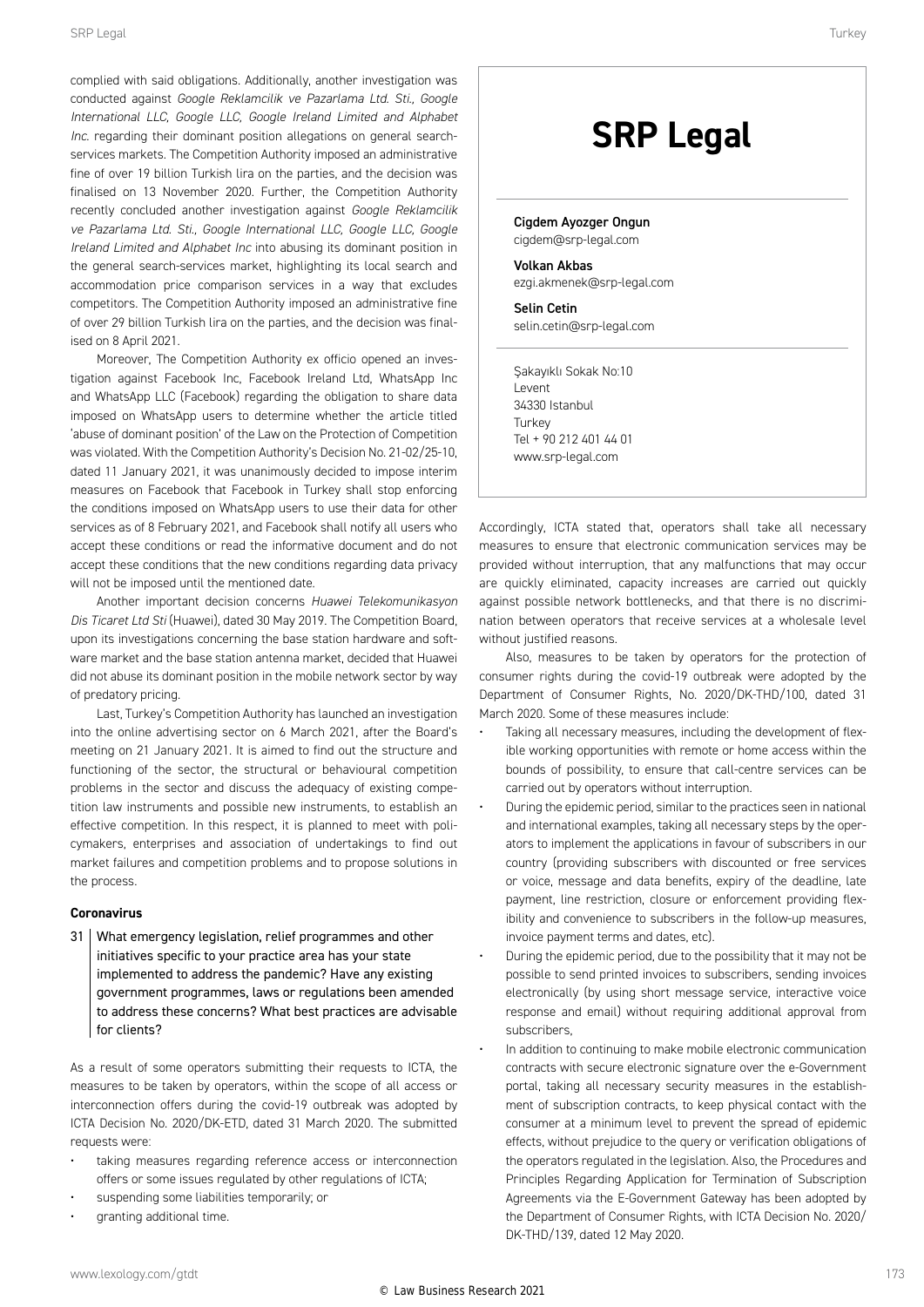• During the epidemic process, under the Information and Communication Technologies Authority Decision No. 2016/ DK-THD/496, dated 21 December 2016, letter of the Department of Consumer Rights No. E167, dated 4 April 2017, Procedures and Principles Regarding Measures for Socially Supported Sectors, postponing the deadline for three months for submitting the related reports which the operators are obliged to send to ICTA, without prejudice to their liabilities regarding the issue.

Last, the Measures for Remote Access Services document, the document regarding the phishing attacks on the terms 'Coronavirus' and 'COVID-19' and the measures to be taken against fake applications in this context, and the recommendation document containing the issues to be considered in terms of cybersecurity in the use of videoconferencing and meeting software have been published by ICTA.